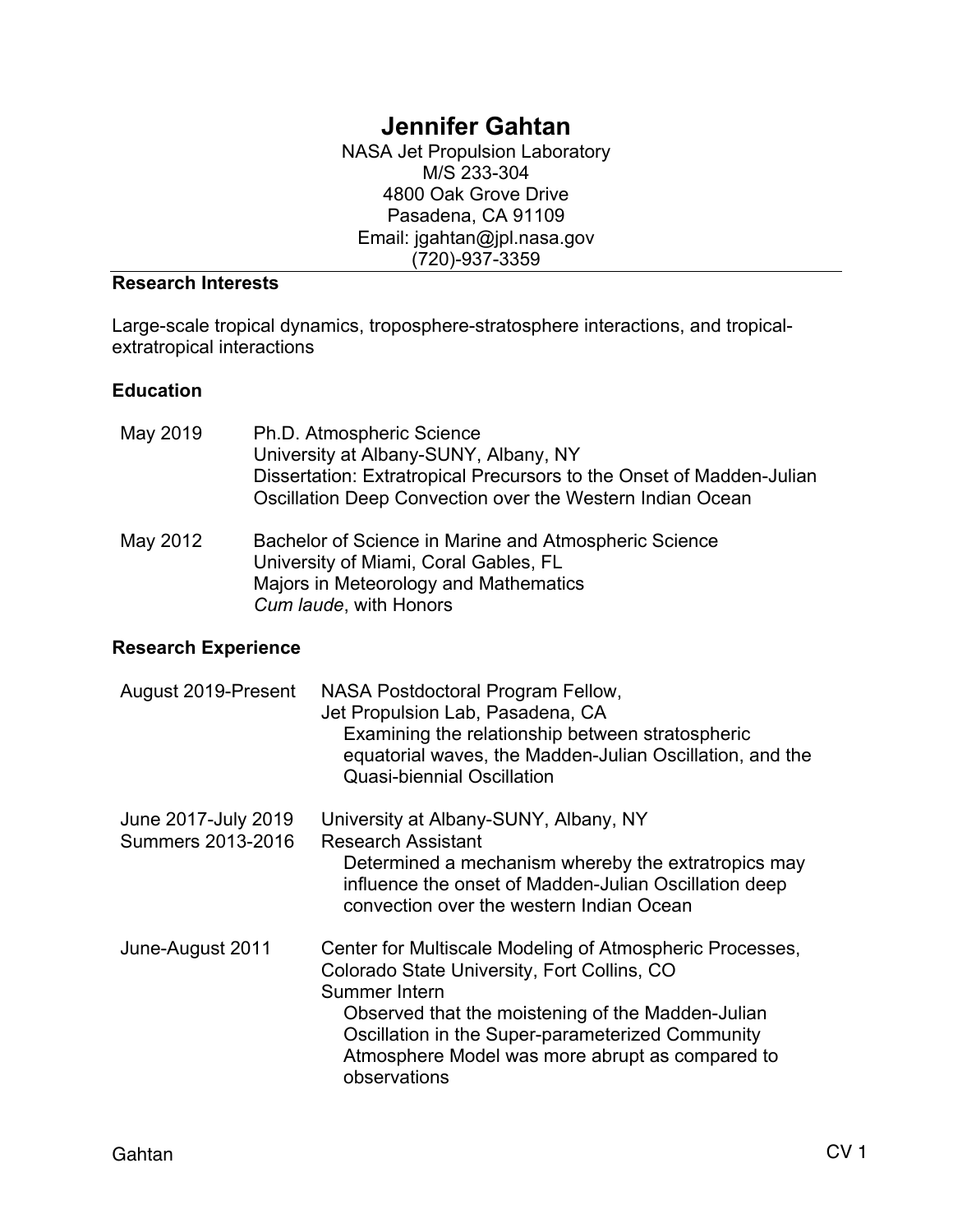#### **Peer-Reviewed Publications**

Gahtan, J, and PE. Roundy, 2021: Meridional movement of geopotential height anomalies in the subtropics and the relationship to the base-state flow. *Q. J. Royal Meteorol. Soc*., 147, 627– 646. https://doi.org/10.1002/qj.3937

Gahtan, J. and PE. Roundy, 2020: Wavelet isolation of meridionally moving geopotential height perturbations near the subtropics of eastern Africa and their relationship with the Madden-Julian Oscillation. *Q. J. Royal Meteorol. Soc*., 146, 380- 400. https://doi.org/10.1002/qj.3681

Gahtan, J. and P. Roundy, 2019: Extratropical Influence on 200-hPa Easterly Acceleration over the Western Indian Ocean Preceding Madden–Julian Oscillation Convective Onset. *J. Atmos. Sci.*, 76, 265–284, https://doi.org/10.1175/JAS-D-18- 0069.1

#### **Conference Presentations**

Gahtan, J. A., and P. E. Roundy, April 2018: Evolution of Upper Tropospheric Zonal Momentum over the Western Indian Ocean Preceding Madden-Julian Oscillation Deep Convective Onset. *33rd Conference on Hurricanes and Tropical Meteorology*. Ponte Vedra, FL.

Gahtan, J. A., and P. E. Roundy, January 2018: Extratropical and Circumnavigating Circulation Precursors to the Onset of Madden-Julian Oscillation Deep Convection over the Western Indian Ocean. *Sixth Symposium on the Madden-Julian Oscillation and Sub-Seasonal Monsoon Variability, 98th American Meteorological Society Annual Meeting*. Austin, TX.

Gahtan, J. A., and P. E. Roundy, June 2017: Subtropical Precursors to the Onset of Madden-Julian Oscillation Convection over the Western Indian Ocean. *8th Northeast Tropical Workshop*. Rensselaerville, NY.

Gahtan, J. A., and P. E. Roundy, April 2016: Extratropical Convective Precursors to Initiation of MJO Convection Over the Indian Ocean. *32nd Conference on Hurricanes and Tropical Meteorology*. San Juan, Puerto Rico.

#### *Posters*

Gahtan, J., and B. Tian, January 2021: Influence of the MJO on Stratospheric Equatorial Waves During Different QBO regimes. *Ninth Symposium on the Madden-Julian Oscillation and Sub-Seasonal Monsoon Variability, 101st American Meteorological Society Annual Meeting*. Virtual.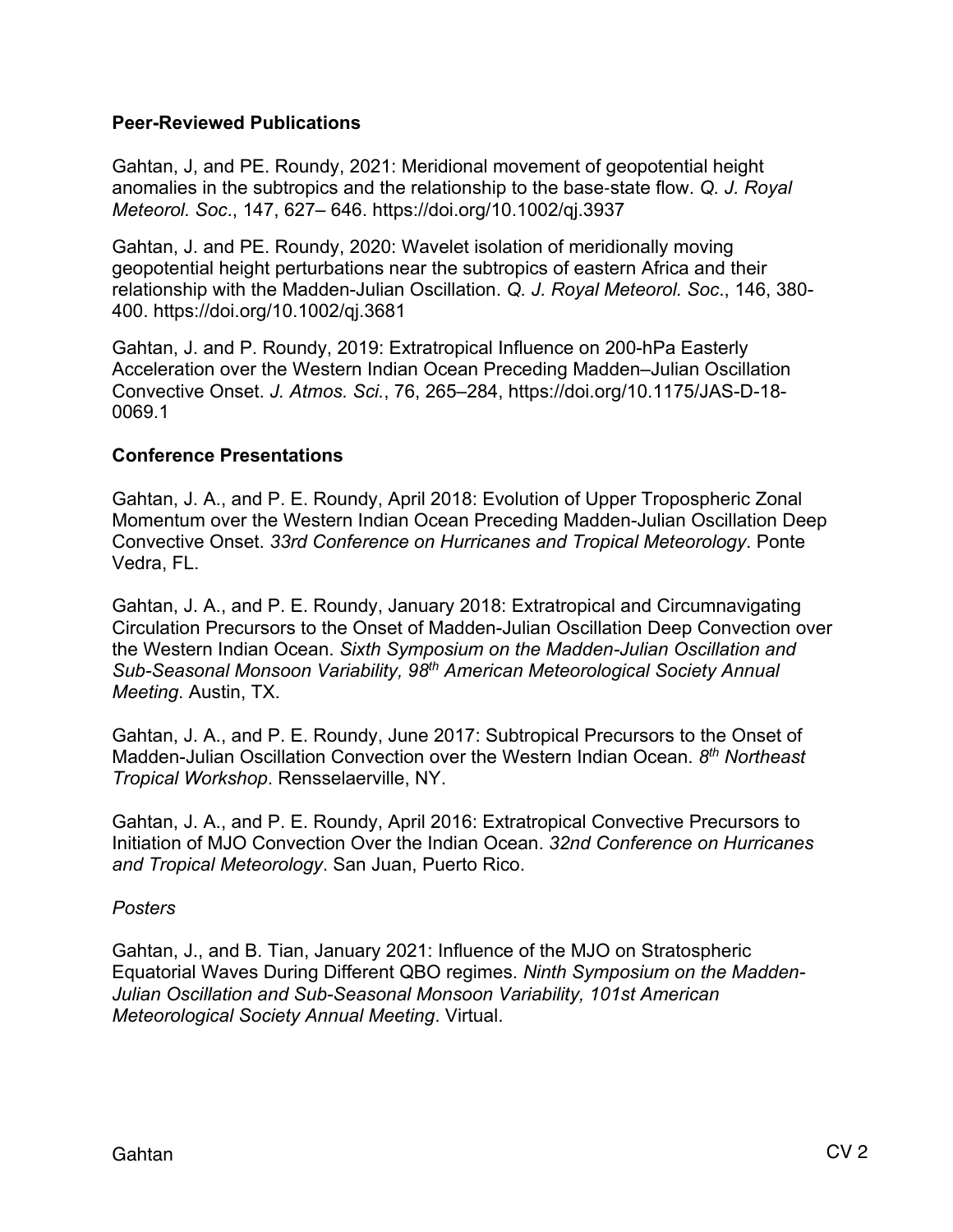Gahtan, J., and B. Tian, December 2020: Influence of the MJO on Stratospheric Equatorial Waves During Different QBO regimes. *The Madden–Julian Oscillation and Convectively Coupled Equatorial Waves: Observations, Theory, Modeling, and Prediction, American Geophysical Union Fall Meeting 2020*. Virtual.

Gahtan, J. A., and P. E. Roundy, January 2017: Subtropical and Extratropical Precursors to Western Indian Ocean MJO Convective Onset. *Fifth Symposium on Prediction of the Madden-Julian Oscillation: Processes, Prediction and Impact, 97th American Meteorological Society Annual Meeting.* Seattle, WA.

Gahtan, J. A., and P. E. Roundy, January 2017: Influence of the MJO and Extratropical Wavetrains on Intraseasonal Subtropical Gyres over Northeast Africa and Southwest Asia. *Lance Bosart Symposium, 97th American Meteorological Society Annual Meeting.*  Seattle, WA.

Gahtan, J. A., and P. E. Roundy, April 2014: Moisture Cycle of the Madden-Julian Oscillation, Convectively Coupled Kelvin waves, and a Subset of Waves in Between. *31st Conference on Hurricanes and Tropical Meteorology*. San Diego, CA.

Gahtan, J. A., and P. E. Roundy, May 2013: Moisture Cycle of the Madden-Julian Oscillation, Convectively Coupled Kelvin Waves, and a Subset of Waves in Between. *6th Northeast Tropical Workshop*. Rensselaerville, NY.

Gahtan, J. A., K. H. Straub, and D. A. Randall, January 2012: Moisture Cycle of the Madden-Julian Oscillation: An Analysis of TRMM and SP-CAM Data. *92nd American Meteorological Society Annual Meeting*, New Orleans, LA.

## **Teaching Experience**

| October 2018, 2017<br>November 2016 | NCAR Command Language (NCL) Informal Seminar Instructor<br>University at Albany, Albany, NY<br>Introduced incoming atmospheric science graduate students<br>to the benefits and basics of programming with NCL                                                                                                            |
|-------------------------------------|---------------------------------------------------------------------------------------------------------------------------------------------------------------------------------------------------------------------------------------------------------------------------------------------------------------------------|
| September 2018                      | Guest Lecturer- Climate Variability and Change<br>University at Albany, Albany, NY<br>Prepared and presented a lecture introducing the Madden-<br>Julian Oscillation to atmospheric science undergraduates                                                                                                                |
| Fall 2013-<br>Spring 2017           | <b>Teaching Assistant</b><br>University at Albany, Albany, NY<br>Dynamic Meteorology II<br>Environmental Statistics and Computation (4 sections)<br>Atmospheric Structure, Thermodynamics, and Circulation<br>Meteorological and Environmental Measurement<br>Weather and Climate Issues for the 21 <sup>st</sup> Century |